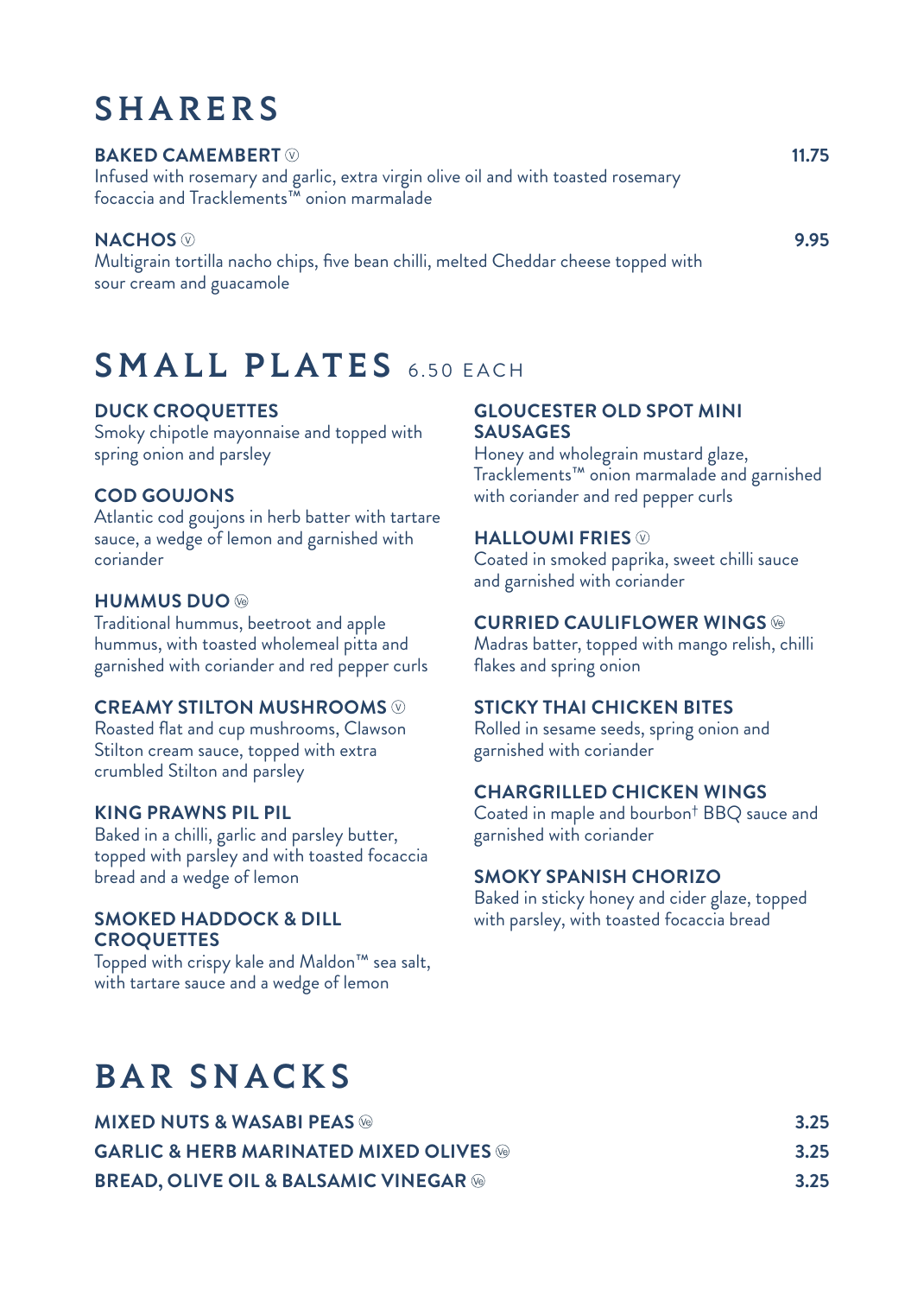# MAIN PLATES

| <b>28 DAY AGED SIRLOIN STEAK</b><br>Chargrilled 80z sirloin steak, triple-cooked chips, slow roasted beef tomato, flat mushroom,<br>peppercorn sauce and a dressed house salad                                                                                                                                                          | 17.95 |
|-----------------------------------------------------------------------------------------------------------------------------------------------------------------------------------------------------------------------------------------------------------------------------------------------------------------------------------------|-------|
| <b>CHICKEN, AVOCADO &amp; SMOKED STREAKY BACON SALAD</b><br>Gem lettuce, baby spinach, red pepper, sun-blushed tomatoes, Gran Moravia™ hard cheese,<br>tossed in Caesar dressing and topped with a soft-boiled egg                                                                                                                      | 10.95 |
| <b>HAND BATTERED FISH &amp; CHIPS</b><br>Atlantic cod fillet in herb batter with Maldon™ sea salt with triple-cooked chips, tartare sauce,<br>smashed peas and grilled lemon                                                                                                                                                            | 14.95 |
| <b>MAPLE &amp; BOURBON<sup>+</sup> BBQ RIBS</b><br>Maldon™ sea salt and thyme skin on fries, a dressed house salad and our burrito mix 'slaw                                                                                                                                                                                            | 15.95 |
| <b>STICKY THAI CHICKEN SKEWER</b><br>Chargrilled chicken fillet, stacked with red onion and red pepper with triple-cooked chips and a<br>dressed house salad - swap fries to sweet potato fries 1.25                                                                                                                                    | 11.25 |
| <b>BRITISH CURED GAMMON STEAK</b><br>Chargrilled 50z gammon steak, free range fried eggs, garnished with coriander, triple-cooked<br>chips, slow roasted beef tomato and flat mushroom                                                                                                                                                  | 10.25 |
| <b>GRILLED SEABASS</b><br>Warm quinoa salad, baby spinach, drizzled herb oil, with a wedge of lemon and topped<br>with parsley                                                                                                                                                                                                          | 13.50 |
| <b>KALE &amp; BEETROOT LINGUINI</b><br>Red pepper, baby spinach, spring onion, lemon, extra virgin olive oil, parsley, mint and finished<br>with pomegranate seeds - add grilled halloumi 2.70, chargrilled chicken 3.20, grilled seabass fillets<br>3.70, grilled king prawns 3.70                                                     | 9.95  |
| <b>SUPERFOOD BUDDHA BOWL®</b><br>Tenderstem broccoli, kale, roasted roots, gem lettuce, baby spinach, red and white quinoa,<br>pomegranate seeds, topped with toasted seeds, lemon and extra virgin olive oil dressing - add grilled<br>halloumi 2.70, chargrilled chicken 3.20, grilled seabass fillets 3.70, grilled king prawns 3.70 | 9.95  |

## HANDCRAFTED PIES

OUR PIES ARE SERVED WITH SEASONAL VEGETABLES, RED WINE GRAVY† AND CHOICE OF MASH OR TRIPLE-COOKED CHIPS

### **STEAK & MCMULLEN'S ALE† 14.95**

Hand diced British beef braised with onions and McMullen's ale in a rich beef gravy

#### **CHICKEN, GAMMON & LEEK PIE 14.95**

Hand diced British chicken and gammon in a rich cream and parsley sauce

## **TRIO OF MUSHROOM & 14.95 SMOKED CHEDDAR**

Oyster, chestnut and cup mushrooms combined with spinach and vegetables in an Applewood™ Cheddar cream sauce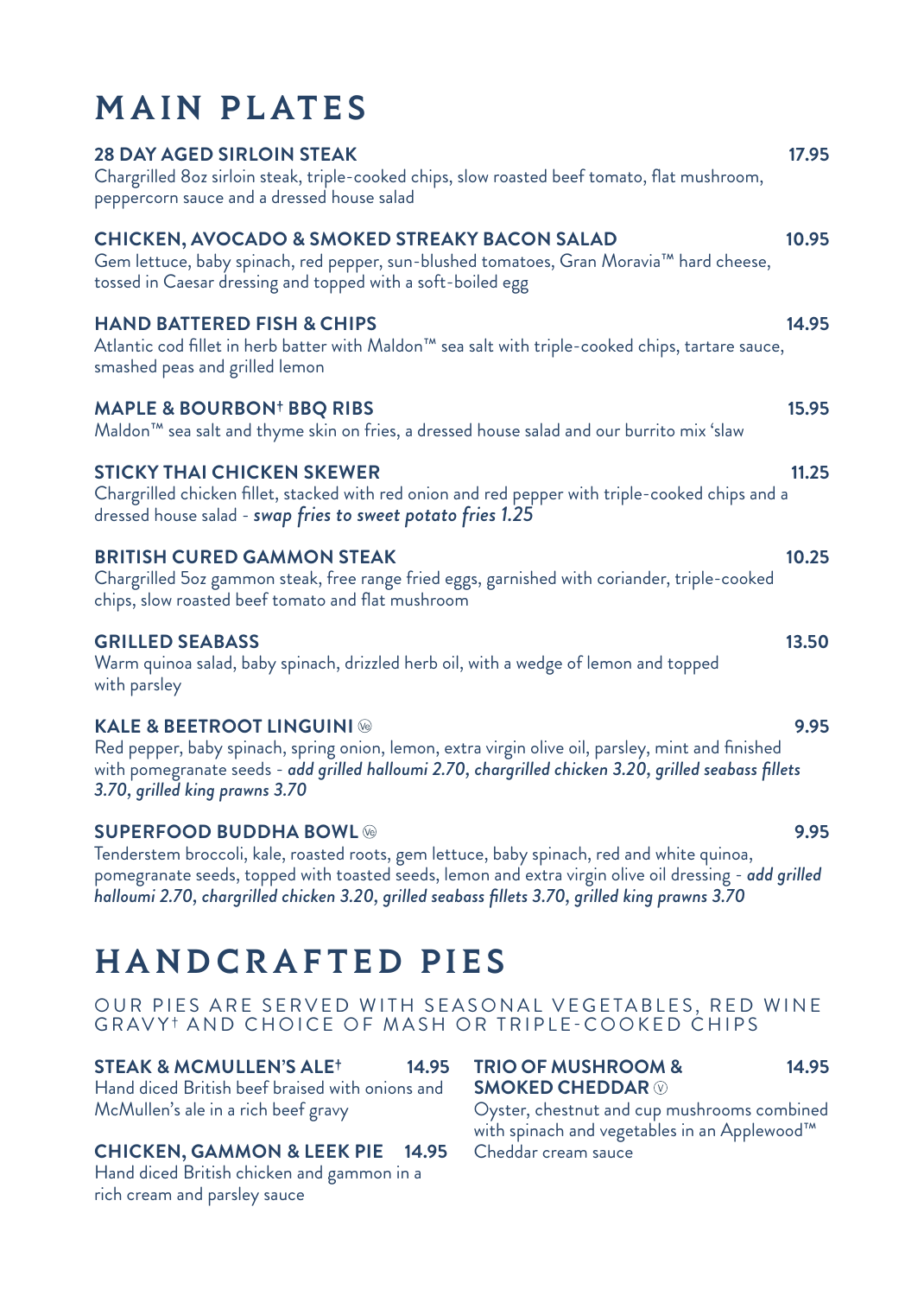## BURGERS

SERVED IN A TOASTED BRIOCHE BUN WITH BEEF TOMATO, GEM LETTUCE, PICKLED GHERKINS, BURGER SAUCE AND MALDON TM SEA SALT AND THYME SKIN ON FRIES - *swap fries to sweet potato fries* 1.25

| <b>BUTTERMILK CHICKEN BURGER</b><br>Chicken breast marinated in buttermilk and coated in panko breadcrumbs, with<br>Emmental cheese, maple and bourbon BBQ sauce                                                                                                                                                                                                                                                                                                                                                                                        |       |
|---------------------------------------------------------------------------------------------------------------------------------------------------------------------------------------------------------------------------------------------------------------------------------------------------------------------------------------------------------------------------------------------------------------------------------------------------------------------------------------------------------------------------------------------------------|-------|
| <b>BEETROOT, CORIANDER &amp; MINT BURGER @</b><br>Served in a pretzel bun, with our burrito mix and a pineapple, lemongrass and<br>ginger dressing                                                                                                                                                                                                                                                                                                                                                                                                      | 10.95 |
| <b>CLASSIC BURGER</b><br>boz beef patty                                                                                                                                                                                                                                                                                                                                                                                                                                                                                                                 | 12.95 |
| <b>SWEET POTATO AND HALLOUMI STACK <math>\odot</math></b><br>$\blacksquare$ $\blacksquare$ $\blacksquare$ $\blacksquare$ $\blacksquare$ $\blacksquare$ $\blacksquare$ $\blacksquare$ $\blacksquare$ $\blacksquare$ $\blacksquare$ $\blacksquare$ $\blacksquare$ $\blacksquare$ $\blacksquare$ $\blacksquare$ $\blacksquare$ $\blacksquare$ $\blacksquare$ $\blacksquare$ $\blacksquare$ $\blacksquare$ $\blacksquare$ $\blacksquare$ $\blacksquare$ $\blacksquare$ $\blacksquare$ $\blacksquare$ $\blacksquare$ $\blacksquare$ $\blacksquare$ $\blacks$ | 10.95 |

*add Barber's™ vintage Cheddar, Emmental cheese, smoked streaky bacon 1.50 each*

## SANDWICHES SERVED UNTIL SPM

SERVED ON SLICED BLOOMER BREAD WITH A MUG OF MALDON<sup>TM</sup> SEA SALT AND THYME SKIN ON FRIES OR A DRESSED HOUSE SALAD - *swap fries to sweet potato fries 1.25*

| <b>AHT SANDWICH ME</b><br>Avocado, halloumi, tomato, dill oil and<br>Tracklements™ onion marmalade        | 7.95 | <b>COD GOUJON SANDWICH</b><br>Atlantic cod goujons in herb batter with gem<br>lettuce and tartare sauce   | 7.95 |
|-----------------------------------------------------------------------------------------------------------|------|-----------------------------------------------------------------------------------------------------------|------|
| <b>CBLT SANDWICH</b><br>Chargrilled chicken breast, smoked streaky<br>bacon, beef tomato, gem lettuce and | 7.95 | <b>STEAK SANDWICH</b><br>4oz sirloin steak, Tracklements™ onion<br>marmalade, gem lettuce and horseradish | 8.75 |

# SIDES

mayonnaise

| <b>MALDON™ SEA SALT &amp;</b><br><b>THYME SKIN ON FRIES</b> | 2.95 | <b>HOUSE SALAD</b> $\circledcirc$<br>Gem lettuce, baby spinach, diced cucumber                    | 2.50 |
|-------------------------------------------------------------|------|---------------------------------------------------------------------------------------------------|------|
| <b>TRIPLE-COOKED CHIPS ®</b>                                | 2.95 | and beef tomato, red onion, red peppers, grated<br>carrot with a lemon and extra virgin olive oil |      |
| <b>SWEET POTATO FRIES</b>                                   | 3.45 | dressing                                                                                          |      |
| <b>SOUTHERN FRIED ONION</b><br><b>NESTS</b> $\circledcirc$  | 3.50 | <b>OUR HOUSE 'SLAW MID</b>                                                                        | 1.95 |